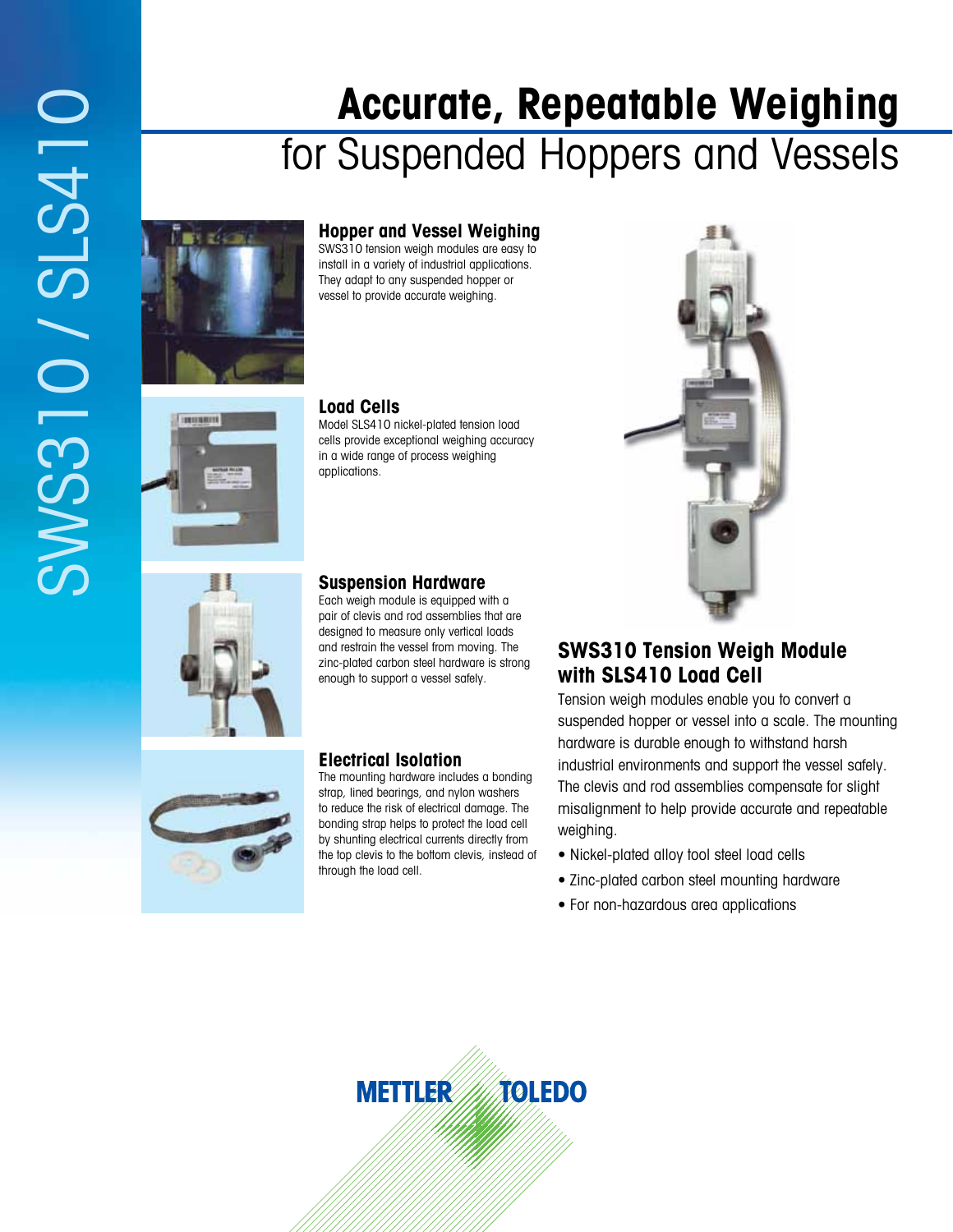# **SWS310 / SLS410 Weigh Module Specifications**

| <b>Weigh Module Parameter</b> | <b>Unit of Measure</b> | <b>Specification</b>     |                                            |                |                |                |              |
|-------------------------------|------------------------|--------------------------|--------------------------------------------|----------------|----------------|----------------|--------------|
| Model No.                     |                        | SWS310                   |                                            |                |                |                |              |
|                               | kg                     | 50<br>100                | 250<br>500<br>1000                         | 2500<br>5000   | 7500           |                |              |
| Rated Capacity (R.C.)         | $\mathsf{lb}$          | 50<br>100<br>200<br>300  | 500<br>750<br>1000<br>1500<br>2000<br>3000 | 5000<br>10,000 |                | 15,000         | 20,000       |
| Load Limit, Safe1             | $%$ R.C.               | 150                      |                                            |                |                |                |              |
| Weight (including load cell)  | kg (lb)                | 0.73<br>(1.6)            | .95<br>(4.3)                               | 5.4<br>(12)    | 11.7<br>(25.8) | 16.5<br>(36.4) | 21<br>(46.4) |
| Material                      |                        | Zinc-plated carbon steel |                                            |                |                |                |              |

| <b>Load Cell Parameter</b>   |                       | <b>Unit of Measure</b>       | Specification                      |                   |                            |              |                |                |                 |                 |
|------------------------------|-----------------------|------------------------------|------------------------------------|-------------------|----------------------------|--------------|----------------|----------------|-----------------|-----------------|
| Model No.                    |                       |                              | SLS410                             |                   |                            |              |                |                |                 |                 |
|                              |                       | kg                           |                                    | 50<br>100         | 250<br>500                 | 1000         | 2500           | 5000           | 7500            |                 |
| Rated Capacity (R.C.)        |                       | Ib                           | 50<br>100                          | 200<br>300        | 500<br>750<br>1000<br>1500 | 2000         | 3000<br>5000   | 10,000         | 15,000          | 20,000          |
| <b>Rated Output</b>          |                       | mV/V @ R.C.                  | $3.000 \pm 0.25\%$                 |                   |                            |              |                |                |                 |                 |
| Zero Load Output             |                       | $%$ R.C.                     | $\mathbf{1}$                       |                   |                            |              |                |                |                 |                 |
| Combined Error <sup>2</sup>  |                       | $%$ R.C.                     | $\leq 0.03$                        |                   |                            |              |                |                |                 |                 |
| Repeatability Error          |                       | %A.L.3                       | $\leq 0.01$                        |                   |                            |              |                |                |                 |                 |
| Creep, 30 Minutes            |                       | %A.L.                        | $\leq 0.03$                        |                   |                            |              |                |                |                 |                 |
|                              | Min. Dead Load Output | %R.C./°C (/°F)               | $\leq 0.0027(0.0015)$              |                   |                            |              |                |                |                 |                 |
| Temperature Effect on        | Sensitivity           | %A.L./°C (/°F)               | $\leq 0.0014$ (0.0008)             |                   |                            |              |                |                |                 |                 |
|                              | Compensated           | $^{\circ}$ C ( $^{\circ}$ F) | $-10$ to $+40$ ( $+14$ to $+104$ ) |                   |                            |              |                |                |                 |                 |
| <b>Temperature Range</b>     | Operating             | $^{\circ}$ C $(^{\circ}F)$   | $-35$ to $+65$ ( $-30$ to $+150$ ) |                   |                            |              |                |                |                 |                 |
|                              | Safe Storage          | $^{\circ}$ C ( $^{\circ}$ F) | $-35$ to $+85$ ( $-30$ to $+185$ ) |                   |                            |              |                |                |                 |                 |
|                              | Recommended           | V AC/DC                      | 10                                 |                   |                            |              |                |                |                 |                 |
| <b>Excitation Voltage</b>    | Maximum               | V AC/DC                      | 18                                 |                   |                            |              |                |                |                 |                 |
| <b>Terminal Resistance</b>   | Excitation            | $\Omega$                     | $430 \pm 60$                       |                   |                            |              |                |                |                 |                 |
|                              | Output                | $\Omega$                     | $350 \pm 3.5$                      |                   |                            |              |                |                |                 |                 |
| Insulation Resistance @50VDC |                       | $M\Omega$                    | > 5000                             |                   |                            |              |                |                |                 |                 |
| Breakdown Voltage            | V AC                  | > 500                        |                                    |                   |                            |              |                |                |                 |                 |
| Material                     | Spring Element        |                              | Nickel-plated alloy tool steel     |                   |                            |              |                |                |                 |                 |
|                              | Type                  |                              | Potted                             |                   |                            |              |                |                |                 |                 |
| Protection                   | IP Rating             |                              | <b>IP67</b>                        |                   |                            |              |                |                |                 |                 |
|                              | <b>NEMA Rating</b>    |                              |                                    | NEMA <sub>6</sub> |                            |              |                |                |                 |                 |
| Load Limit                   | Safe                  | %R.C.                        | 150                                |                   |                            |              |                |                |                 |                 |
|                              | Ultimate              | %R.C.                        | 300                                |                   |                            |              |                |                |                 |                 |
| Safe Dynamic Load            | $%$ R.C.              | 70                           |                                    |                   |                            |              |                |                |                 |                 |
| Fatigue Life                 | cycles @R.C.          | 1,000,000                    |                                    |                   |                            |              |                |                |                 |                 |
| Deflection @ R.C., Nominal   |                       | $mm$ (in)                    | 0.18<br>(0.007)                    |                   | 0.23<br>(0.009)            |              | 0.5<br>(0.020) | 0.6<br>(0.024) | 0.64<br>(0.025) | 0.53<br>(0.021) |
| Weight                       |                       | kg (lb)                      | (1.4)                              | 0.65              | 0.7<br>(1.6)               | 0.9<br>(2.0) | 1.6<br>(3.4)   | 1.8<br>(4.0)   | 3<br>(6.6)      | 7.3<br>(16.1)   |
| Cable Length                 | m(f)                  |                              |                                    |                   |                            | 6(19.7)      |                |                |                 |                 |
| <b>Overload Protection</b>   |                       |                              | no                                 |                   |                            |              |                |                |                 |                 |

1 Maximum tensile load that can be applied.

2 Error due to the combined effect of non-linearity and hysteresis.

 $3$  A.L. = Applied Load.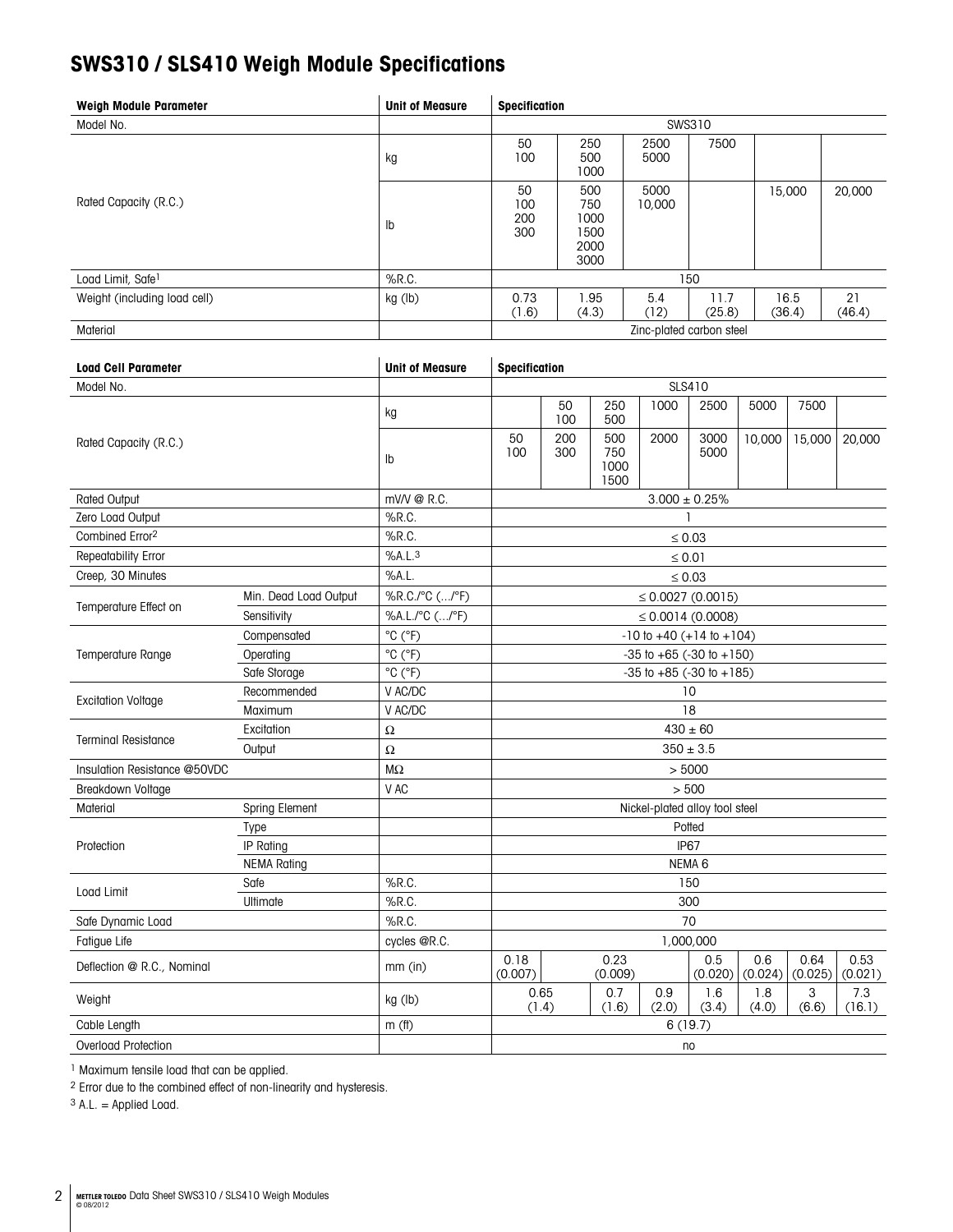# **SWS310 Weigh Module Dimensions**





Shoulder screw/lock nut assembly as shown is typical for all assemblies except 7500 kg. That capacity uses a clevis/hitch pin in place of the shoulder screw.

| Note: Always use a secondary means of support such as safety       |
|--------------------------------------------------------------------|
| chains or rods to prevent the hopper or vessel from falling due to |
| component failure.                                                 |

| Capacity       | н                              | H <sub>1</sub>          | H <sub>2</sub>                 | L Max                          | L1.                   | L2                     | T1          | T <sub>2</sub> |
|----------------|--------------------------------|-------------------------|--------------------------------|--------------------------------|-----------------------|------------------------|-------------|----------------|
| 50-300 lb      | 173.2 mm<br>$6.82$ in.         | $14.2$ mm<br>$0.56$ in. | 63.5 mm<br>2.50 in.            | 50.8 mm<br>2.00 in.            | 25.4 mm<br>$1.00$ in. | 39.6 mm<br>$1.56$ in.  | 3/8-16 UNC  | 1/4-28 UNF     |
| 500-2000 lb    | 255.8 mm<br>10.07 in.          | 26.2 mm<br>$1.03$ in.   | 63.5 mm<br>2.50 in.            | 50.8 mm<br>2.00 in.            | 38.1 mm<br>$1.50$ in. | 62.0 mm<br>2.44 in.    | 5/8-11 UNC  | 1/2-20 UNF     |
| 3000 lb        | 283.7 mm<br>$11.17$ in.        | 26.2 mm<br>$1.03$ in.   | $101.6 \text{ mm}$<br>4.00 in. | 76.2 mm<br>3.00 in.            | 38.1 mm<br>$1.50$ in. | 62.0 mm<br>$2.44$ in.  | 5/8-11 UNC  | 1/2-20 UNF     |
| 5000-10,000 lb | 331.5 mm<br>13.05 in.          | 33.3 mm<br>$1.31$ in.   | $101.6 \text{ mm}$<br>4.00 in. | 76.2 mm<br>3.00 in.            | 57.2 mm<br>2.25 in.   | 92.2 mm<br>3.63 in.    | $1-8$ UNC   | 3/4-16 UNF     |
| 15,000 lb      | 465.1 mm<br>18.31 in.          | 50.8 mm<br>2.00 in.     | 139.7 mm<br>5.50 in.           | $101.6$ mm<br>4.00 in.         | 88.9 mm<br>3.50 in.   | $130.3$ mm<br>5.13 in. | 1.375-6 UNC | 1-14 UNS       |
| 20,000 lb      | 496.8 mm<br>19.56 in.          | 50.8 mm<br>2.00 in.     | 177.8 mm<br>7.00 in.           | 127.0 mm<br>5.00 in.           | 88.9 mm<br>3.50 in.   | 130.3 mm<br>5.13 in.   | 1.375-6 UNC | 1.25-12 UNF    |
| 50-100 kg      | $177.2 \text{ mm}$<br>6.98 in. | 12.5 mm<br>$0.49$ in.   | 63.5 mm<br>2.50 in.            | 50.8 mm<br>2.00 in.            | 25.4 mm<br>$1.00$ in. | 41.5 mm<br>$1.63$ in.  | M8x1.25     | M8x1.25        |
| 250-1000 kg    | 237.2 mm<br>9.34 in.           | 26.5 mm<br>$1.04$ in.   | 63.5 mm<br>2.50 in.            | 50.8 mm<br>2.00 in.            | 38.1 mm<br>$1.50$ in. | 64.0 mm<br>2.52 in.    | M12x1.75    | M12x1.75       |
| 2500 kg        | 340.1 mm<br>13.39 in.          | 32.0 mm<br>$1.26$ in.   | 101.6 mm<br>4.00 in.           | 76.2 mm<br>3.00 in.            | 57.2 mm<br>2.25 in.   | 96.0 mm<br>3.78 in.    | M27x3       | M20x1.5        |
| 5000 kg        | 330.0 mm<br>12.99 in.          | 32.0 mm<br>$1.26$ in.   | 101.6 mm<br>4.00 in.           | 76.2 mm<br>3.00 in.            | 57.2 mm<br>2.25 in.   | 96.0 mm<br>3.78 in.    | M27x3       | M20x1.5        |
| 7500 kg        | 410.7 mm<br>16.17 in.          | 40.0 mm<br>$1.57$ in.   | 139.7 mm<br>5.50 in.           | $101.6 \text{ mm}$<br>4.00 in. | 76.2 mm<br>3.00 in.   | 95.0 mm<br>3.74 in.    | M30x3.5     | M24x2          |

# **SLS410 Load Cell Cable Colors**

| Color        | <b>Function</b> |
|--------------|-----------------|
| Red          | + Excitation    |
| <b>Black</b> | - Excitation    |
| Green        | + Signal        |
| White        | - Signal        |
| Bare         | Shield          |